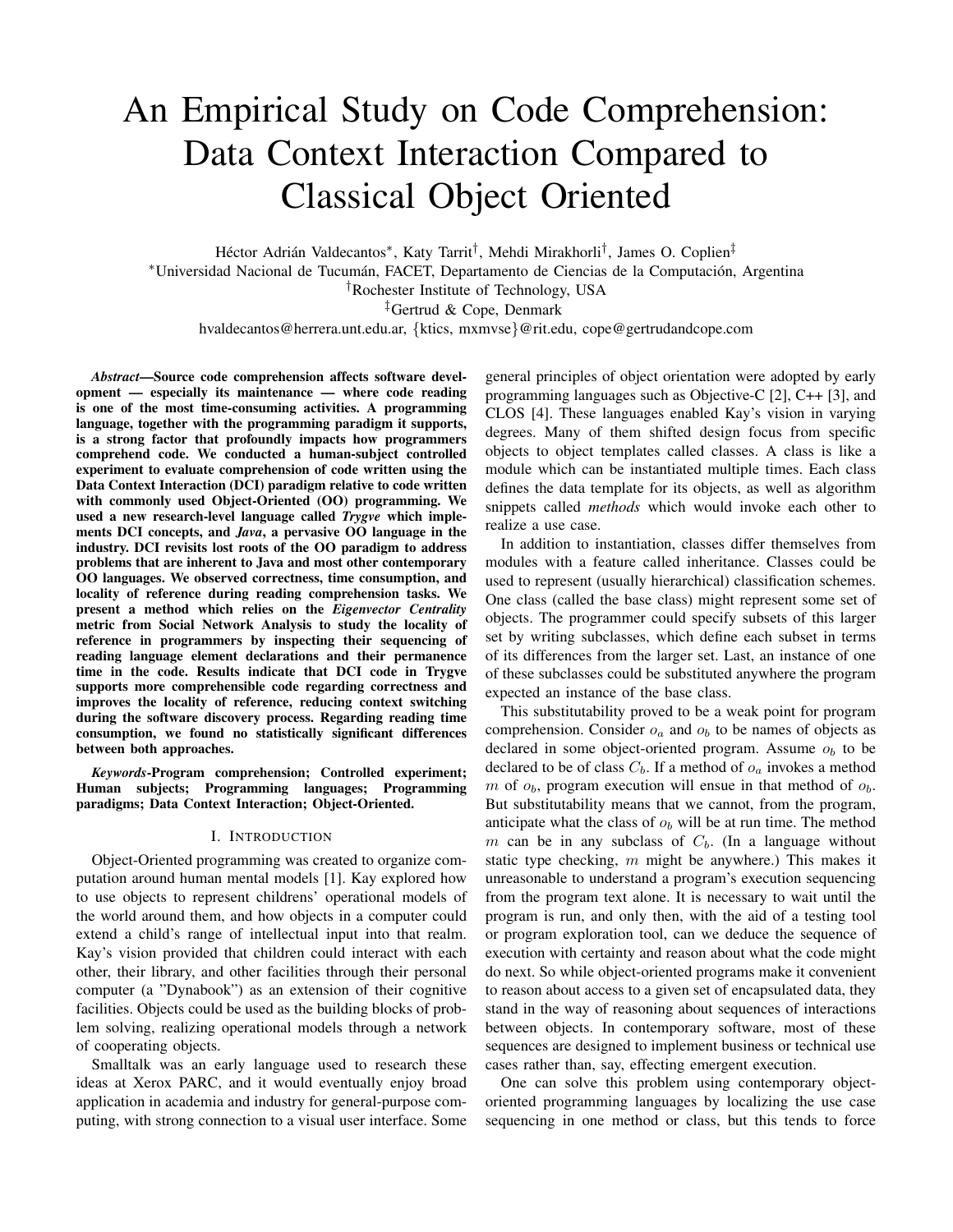the participant objects to become loaded with all the methods that in any way involve them in a use case, or alternatively forces those object's classes to simultaneously inherit from multiple classes, each of which may carry the associated use case logic pertinent to that class. This leads to class hierarchies that are difficult to understand and, in general, to the need for multiple inheritance, whose problems have caused it to become an increasingly marginalized practice over the years. For a more thorough discussion of these issues, see [5].

The Data Context Interaction (DCI) paradigm [6] has been designed to address these challenges and provides a new way of thinking to improve programs' comprehensibility. DCI focuses on objects and their relationships to the roles of human mental models by which end users and programmers reason about them generally. DCI provides an architecture that extends contemporary object-oriented programming from its data-centric structure to focus on the business value of systemlevel operations. It provides a building block for the system use cases and instead of focusing on individual objects, the DCI paradigm focuses on communication between objects and makes it explicit. As a result, it improves the readability of the code, which helps programmers to reason about the behavior of the system and its use cases easily. This paper provides the first empirical evaluation of the impact of DCI using the Trygve language on program comprehension, compared to the OO paradigm using Java. More specifically, we answer the following research questions:

*RQ1: Does the DCI-Trygve approach increase correctness of program comprehension compared to an OO-Java approach?*

*RQ2: Does the DCI-Trygve approach decrease the time duration of program comprehension compared to an OO-Java approach?*

*RQ3: Does the DCI-trygve approach improve the locality of reference during program comprehension compared to an OO-Java approach?*

The remainder of this paper is organized as follows. In Section II, we first introduce the Data Context Interaction paradigm and the Trygve language. While the research method is described in Section III, the obtained results are presented in Section IV and Section V discusses how we addressed the threats to validity. Finally, we look at related work in Section VI and conclude as for the impact of DCI and OO on code comprehension in Section VII.

## II. DATA CONTEXT INTERACTION AND TRYGVE

In this section, we briefly introduce the DCI paradigm and trygve language with an excerpt of a runnable code example.

#### *A. Data Context Interaction*

DCI is a programming paradigm used to improve the readability of object-oriented programs and comprehension of their run-time behavior, by giving the system behavior firstclass standing [6]. The DCI paradigm separates the domain model (Data) from use cases and run-time behavior (Context), and specifies roles that objects play to accomplish system operations through object collaboration (Interaction).

A DCI program structures the source code based on these concepts. For instance, for a *Bank Account System*, a *data* object could be instantiated from an *Account* class. The interface of this object is mainly designed to manipulate its own data, i.e. mutator or accessor methods like *increasing* and *decreasing* the balance or *inquiring* the current balance.

Each *Context* represents one use case and its deviations. An object participating in a use case has responsibilities which the object takes on as a result of playing a particular *Role* for a specific Context. Context code includes the *Role* declarations for a given use case, as well as the code to map these roles into objects at run time and the trigger method to initiate the use case. Classes and interfaces define and structure the state of the system (what-the-system-is), whereas Contexts and Roles define the behavior of the system (what-the-system-does).

## Listing 1 Code Snippets for the Money Transfer Use Case in Trygve.

|     | 1 <b>context</b> TransferMoney {                              |
|-----|---------------------------------------------------------------|
| 2   | private double amountToTransfer_                              |
| 3   | public TransferMoney (Account src, Account dst, double mnt) { |
| 4   | SourceAccount = $src:$                                        |
| 5   | $DestinationAccount = dst;$                                   |
| 6   | Bank = $this$                                                 |
| 7   | amountToTransfer_ = mnt.clone;                                |
| 8   |                                                               |
| 9   | public double qetAmountToTransfer() const {                   |
| 10  | return amountToTransfer ;                                     |
| 11  | ł                                                             |
| 12  | public void run() { Bank.transfer() }                         |
| 13  | stageprop Bank {                                              |
| 14  | public void transfer() {                                      |
| 15  | SourceAccount.withdraw();                                     |
| 16  | DestinationAccount.deposit();                                 |
| 17  | ₿                                                             |
| 18  | public double gets_amount_to_transfer() {                     |
| 19  | return qetAmountToTransfer();                                 |
| 20  | ł                                                             |
| 21  | } requires {                                                  |
| 22  | double getAmountToTransfer() const;                           |
| 23  |                                                               |
| 24  | role SourceAccount {                                          |
| 25  | public void withdraw() {                                      |
| 26  | assert(Bank.gets_amount_to_transfer() <=                      |
| 2.7 | qetBalance(), "Insufficient funds")                           |
| 28  | decreaseBalance(Bank.gets amount to transfer());              |
| 29  | ł                                                             |
| 30  | } requires {                                                  |
| 31  | void decreaseBalance (double amt);                            |
| 32  | double getBalance();                                          |
| 33  |                                                               |
| 34  | role DestinationAccount {                                     |
| 35  | public void deposit() {                                       |
| 36  | increaseBalance(Bank.gets_amount_to_transfer());              |
| 37  |                                                               |
| 38  | } requires {                                                  |
| 39  | void increaseBalance (double amt)                             |
| 40  | ł                                                             |
| 41  |                                                               |

Listing 1 presents a code snippet to illustrate an example of a *Context* for the Bank Account System. The Context declaration *TransferMoney* defines the system operation between two accounts, where data objects are of type *Account* and are used through *Roles* named *SourceAccount* and *DestinationAccount*. Contexts are language elements that represent a use case in the code. The interaction is implemented as roles which are played by objects at run time. The *requires* clause is used for the binding of objects to roles with a duck typing style of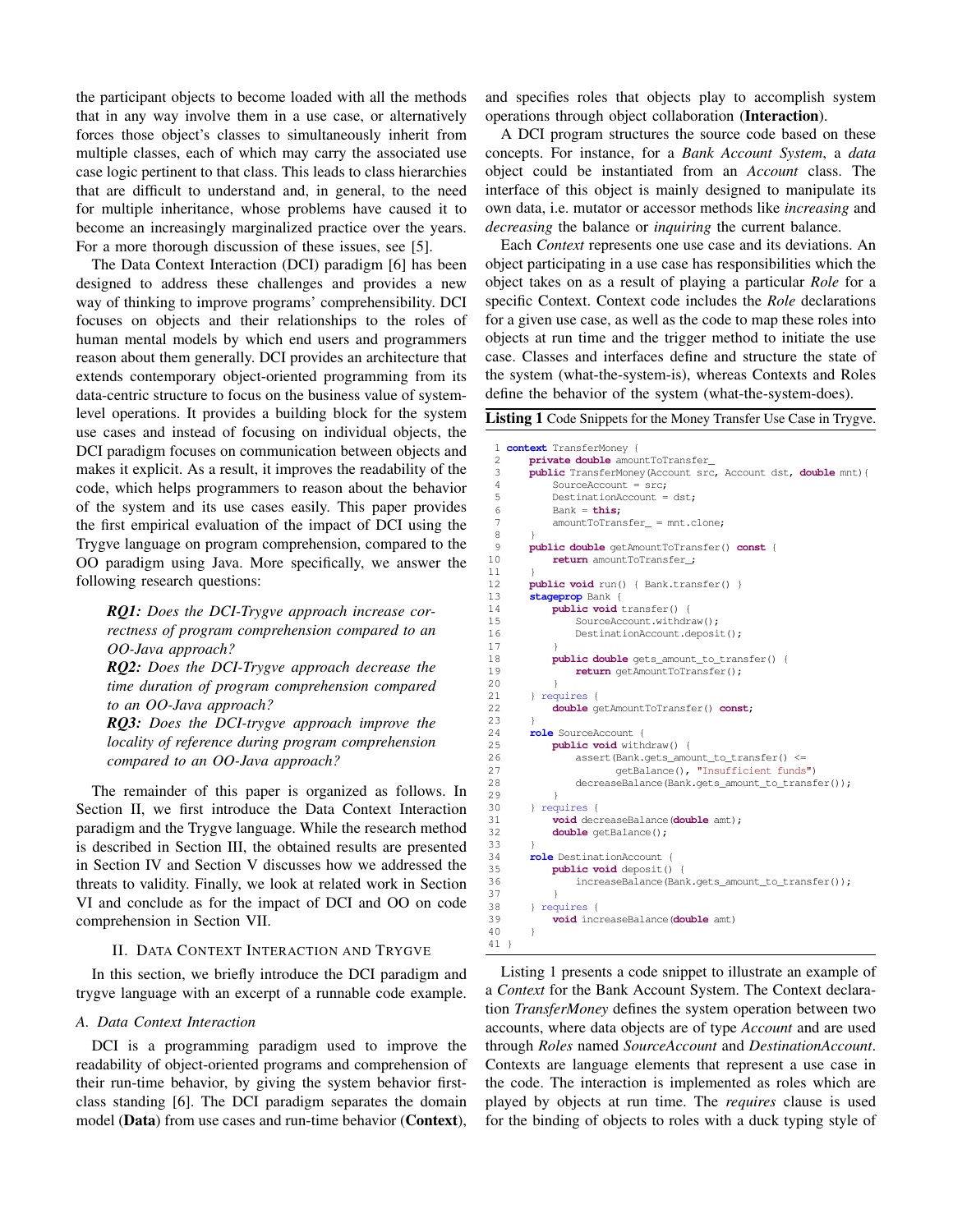interface matching<sup>1</sup>. The trigger method for this use case is the method *run()* that cues the *Bank* role-player object to initiate the transfer. We can see that the Context is also playing a role within its own Context declaration. A *stageprop* role specifies free-side effect behavior on objects. Objects playing this type of role only use accessor methods.

#### *B. The trygve language*

The Trygve language<sup>2</sup> was created as a research language to explore what a "pure" DCI language might look like. The semantics are richly inspired by *Smalltalk-80* but the syntax borrows heavily from *Java*. This latter choice was purely cosmetic, as we found that potential users would not give a second glance at earlier Smalltalk-based DCI languages: the syntactic culture shock was too high.

The *Trygve* language has classes and interfaces as we find in Java, but adds two new concepts. One is the *Role*. A Role is reminiscent of a Java interface in the sense that it is in part a collection of APIs for an object. However, unlike most Java interfaces, *Trygve* Role methods completely specify the algorithm that implements their respective semantics.

Role methods can invoke the methods of other Roles that are declared in the same Context. A Context instance is an object which provides a locus of coordination for the objects involved in a use case. We bind objects to Roles, thereby making them "role-players" within the Context. The binding is compile-time type safe using a duck typing style of interface matching. One Role method can invoke the method of another object within its Context by specifying that object's Role name and the desired method name and parameters. The Context provides a locus for understanding the flow of execution through a network of connected objects, making use cases full first-class citizens of the language.

#### III. METHOD

We conducted the first human-subject controlled experiment to compare the effects of DCI-Trygve and OO-Java on code comprehension. We analyzed the *correctness*, *time consumption*, and *locality of reference* during reading comprehension tasks. For each subject (i.e. students or professionals) reading code, we objectively evaluated their performance and reading behavior in order to state which paradigm helps produce more comprehensible source code.

#### *A. Subjects*

Twenty-eight programmers with one or more years of programming experience in OO-Java took part in this study. The reason for which OO-Java experience was required is twofold. First, a group of participants were asked to read programs written in the Java language, and second, the other group were asked to read Trygve language that is built upon the Java VM and shares most of the Java syntax. We built two groups of 14 subjects each: the OO-Java and DCI-Trygve groups.

<sup>1</sup>Duck types are public interfaces that are not tied to any specific class. It replaces type to messages capabilities matching of objects. When duck typing, "it's not what an object is that matters, it's what it does" [7].

Figure 1 Subjects programming experience and qualifications



We collected programming experience information: number of months using a programming language and under what qualification (student or professional). Because programmers could know more than one language, we surveyed up to three and considered programmers language primariness (primary, secondary, and tertiary) to make a fair group balancing. Figure 1 shows the distribution of months of experience and the counting of subjects under the experience qualification for the three primariness level (white DCI-trygve, gray OO-Java).

## *B. Experimental Design*

We conducted a one factor with two-treatment controlled experiment and followed a *parallel design* or between-group design where each subject receives only one treatment and we obtain independent measures. Another option was a *crossover design* or within-group design where each subject receives the two treatments and we get repeated measures [8]. Although the benefits of a crossover design are the elimination of the effects of confounding variables, such as experience, as each subject serves as his/her own matched control, and a higher statistical power with fewer subjects, we chose the parallel design to minimize the learning effects, a known challenge in controlled experiments on program comprehension [9]. We also wanted to avoid the effects of paradigm shifting as supported by Wiedenbeck et al. [10], [11], Corritore and Wiedenbeck [12], Abbes et al. [13] and Salvaneschi et al. [14].

|                          |                                                                                                                         | Figure 2 Experimental Design Timeline |        |                                                                                                                                                                                         |  |  |
|--------------------------|-------------------------------------------------------------------------------------------------------------------------|---------------------------------------|--------|-----------------------------------------------------------------------------------------------------------------------------------------------------------------------------------------|--|--|
| subject<br>registration∣ | experience DCI-trygve training tasks skill exp. bs<br>nairs and DCI-trygve training warm-up test tasks obs<br>pairs and |                                       |        |                                                                                                                                                                                         |  |  |
| experience <br>survey    | random<br>selection                                                                                                     | OO-java                               | $\sim$ | $\begin{array}{ c c c c c }\n \hline \text{tasks} & \text{skill} & \text{exp.} & \text{obs.} \\ \hline \text{warm-up} & \text{test} & \text{tasks} & \text{obs.} \\ \hline \end{array}$ |  |  |
| Time                     |                                                                                                                         |                                       |        |                                                                                                                                                                                         |  |  |

Figure 2 shows the timeline of the experimental design, in bold fonts are the steps where subjects have an active participation. Each step is described below:

- 1) Subjects register via an online survey to collect programming background experience.
- 2) Pairing of subjects based on their programming experience reported, followed by their random assignation into groups to block the experience factor.
- 3) Both groups formed from previous steps.
- 4) Delivery of the training material on DCI and Trygve language to subjects in the treatment group<sup>3</sup>.
- 5) Warm-up tasks to get familiar with the web interface and the underlying mechanism to run the experiment.

<sup>3</sup>We delivered a 6-page tutorial document focused on the fundamentals of DCI and how to read Trygve language.

<sup>2</sup>Trygve language is open sourced in https://github.com/jcoplien/trygve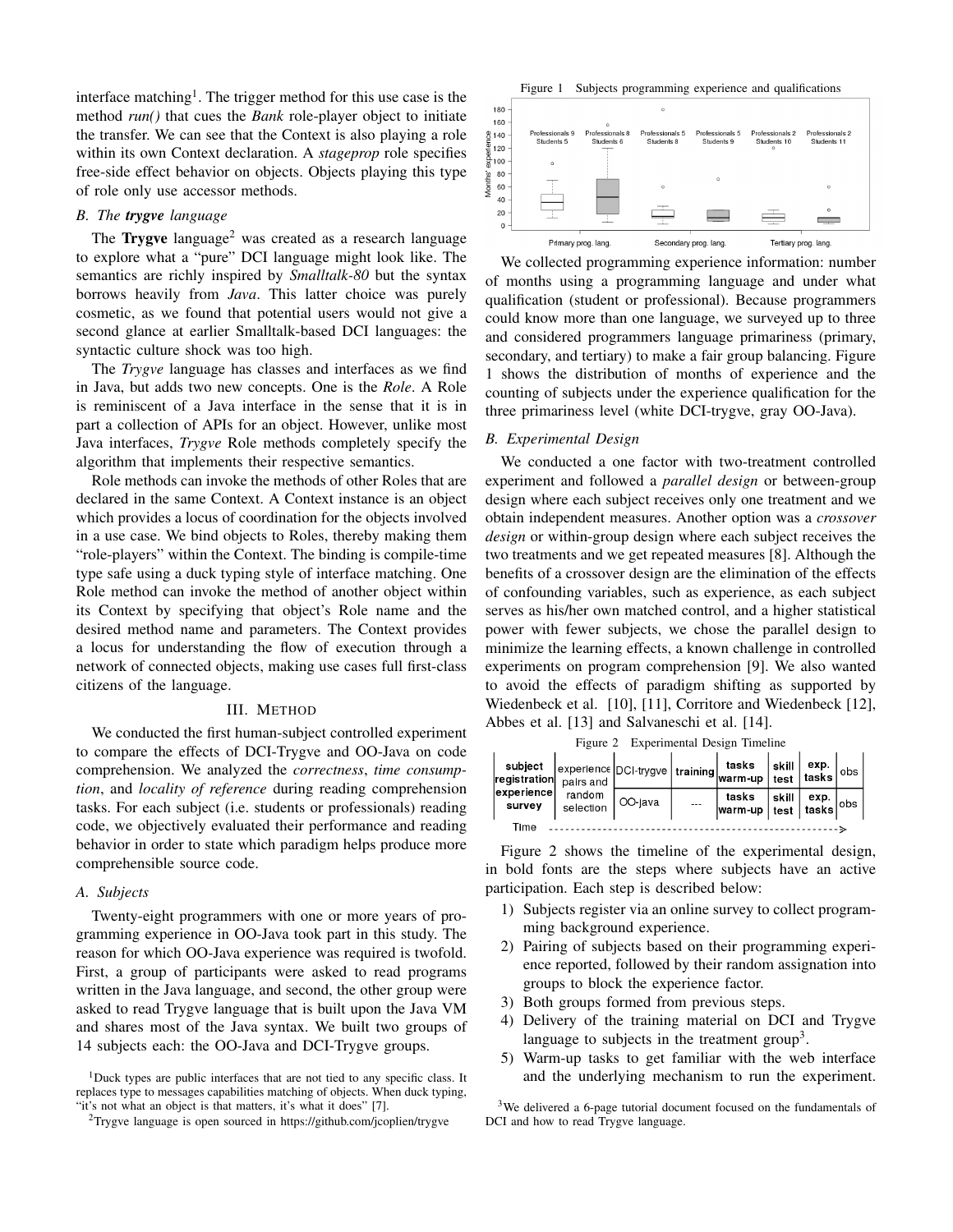We used two small training systems in OO-Java and DCI-trygve were subjects could check their responses.

- 6) Skill test to assess the knowledge of subjects about the paradigm and language of the group they belong.
- 7) Experimental tasks on three systems to measure program comprehension: OO-Java systems for the control group and DCI-Trygve systems for the treatment group.
- 8) At the end of the experiments we collected data for the observed dependent variables described in Section III-F.
- *C. Description of systems used for this Study*

The experiment focused on three systems:

- Library Management System: which tracks items borrowed from the library;
- Menu system: a command line menu where users can choose among several options;
- Spell checker system: which corrects automatically written texts by checking the spelling of each word.

We created strict guidelines to develop equivalent source code in DCI-Trygve and OO-Java versions for each system to ensure both versions were as similar as possible:

- Functionality: both versions of the system implement exactly the same use cases.
- Source code formatting: we kept a line space between classes in Java, and between classes, Contexts, and Roles in Trygve; we used lines of 80 characters long and the same naming conventions whenever possible.
- Domain Terminology: we used the same or similar name for identifiers. The code reflects a similar domain decomposition in terms of classes or interfaces according to the chosen paradigm.
- Algorithms, Data Structure and I/O: both versions have the same behavior for the end user; the same input and outputs; and small algorithms remain almost invariable.
- Paradigm: each system was written in a representative way of the paradigm it represents in the experiment.

The experiment includes three example systems written in both versions, i.e. OO-Java and DCI-Trygve. While the DCI version was developed by developers in the DCI community<sup>4</sup>, we developed the OO-Java version. Table I shows quantitative data about the systems used in the experiment.

|          | <b>SLOC</b> |               | Files |                     | Questions per tasks |    |    |    |       |
|----------|-------------|---------------|-------|---------------------|---------------------|----|----|----|-------|
|          | .lava       | <b>Trygve</b> | Java  | Trygve <sup>5</sup> | tı                  | t2 | tз | t4 | total |
| Library  | 195         | 189           | ŏ     |                     |                     |    |    |    | 20    |
| Menu     | 228         | 244           |       |                     |                     |    |    |    | 19    |
| Spell c. | 237         | 223           | 10    |                     |                     |    |    |    | 20    |
| totals   | 660         | 656           | 23    |                     |                     |    |    |    | 59    |

#### Table I Experimental units description

#### *D. Tasks Design*

Although previous studies of program comprehension relied on tasks such as fixing bugs as in [15], [16], or explaining a

4 In https://groups.google.com/forum/#!forum/object-composition the DCI community evolves ideas about the DCI paradigm and Trygve language.

solution aloud as in [15], [17], our experiment only implied reading code and answering questions about the system's feature and execution behavior. For each of the three systems described in III-C, participants were asked to answer a set of questions related to four categories as defined below:

- Check implemented features  $(t_1)$ : in this category, a subject is asked to select True for each implemented feature in the system. For example, in the Library system the subjects are given use cases such as "Users can finish the borrowing without a receipt" or "Users without an id card can use the system", while the first use case is implemented in the system and second one is not.
- **Describe objects interactions**  $(t_2)$ : these tasks examine the program comprehension regarding the network of collaborating objects and how objects collaborate between each others and in which direction, reflecting the architecture of a (running) system. Subjects are given a series of object interactions such as, "An object A requests object B to perform function C" and they are asked to indicate if such interaction is valid and occurs in the execution of a system functionality.
- **Look for changed/unchanged objects**  $(t_3)$ : these are questions about objects that change state when executing a particular scenario. For example, in the Library system is, given the "Borrow library items" use case, subjects are asked to select true/false/don't know indicating which objects (MockBookScanner, MockCardReader, PaperPrinter) are modified in this use case.
- Sort execution flow  $(t_4)$ : we request subjects to sort a given list of steps to match the execution flow related to a system functionality considering a given input.

In each category, subjects are shown the source code of a system and asked true/false questions with a don't know (dk) option used to avoid guessing. Guessing introduces noise and produces unreliable results when looking for correctly ranked examinees, as noted in [18]–[20]. Based on these approaches, we adopted an intermediate approach to measure subject understanding. Our method consisted of attributing one point to correct answers and no point to incorrect or don't know answers. This differs from [19] in which they subtracted one point for incorrect answers and used a correct minus incorrect answers formula to attribute scores. While the goal of Mameren et al. [19] was to grade students more accurately, ours was to measure source code comprehension. Our main objective was thus to increase the reliability of our tests by including the *don't know* choice to avoid that subjects answer a question without knowing the answer.

## *E. Instrumentation and data collection*

The instrumentation for the experiment was centralized in a web application<sup>6</sup> we built from scratch to perform the experiment. We fed the web application with all the code, questions, tasks, and guidelines required to run the experiment. The main goals of this application were to unobtrusively track

<sup>&</sup>lt;sup>5</sup>We consider a file as an element language declaration in the code. In Trygve language, a *Context* language element has *Role* declarations inside that cannot exist outside the Context. That's why there are usually less language elements in the DCI-Trygve versions.

<sup>6</sup>https://github.com/hvaldecantos/pctdatacollector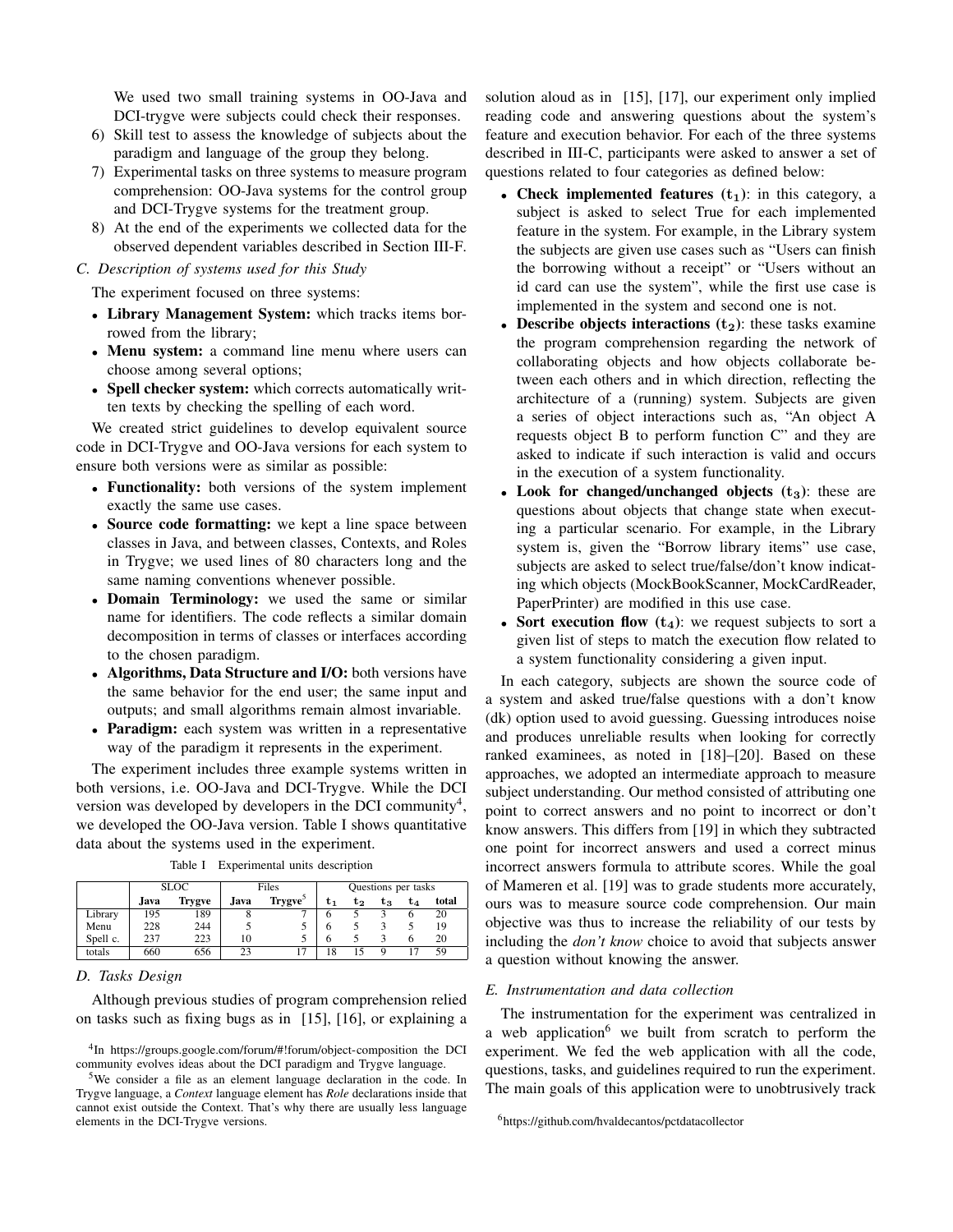subjects' behavior (time and file switching) during program comprehension processes, to collect the answers, and, to present randomly the tasks and system code to subjects. During the experiment, the same interface and source code visualization style was used for all participants.

#### *F. Analytical approach overview*

Each unitary experimental run comprises *parameters* and *variables* to control and observe the results of the behavior of programmers under effects of the *factors* being investigated [8]. We have three dependent variables: correctness score, reading time, and the centrality degree of language elements. These variables help us to answer the RQs presented in Section I. Parameters are part of the experimental setting that are kept constant, as the instrumentation used, like the web application and its data collecting system. Besides, we also have undesirable factors that we block with balancing and randomization techniques to avoid confounding effects. Correctness score and time are the most common observable effects in program comprehension experiments, whereas centrality degree of language elements is introduced to study the locality of reference in program comprehension. Our quantitative dependent variables used are:

- Correctness score: measures the level of comprehension in programmers. It is used to answer RQ1 regarding which approach produces more comprehensible code.
- Time Consumption: measures the reading time consumption that programmers spent to finish comprehension tasks. We exclude time spent in reading, interpreting, and answering questions. This variable is used to answer RQ2 regarding which approach consumes less time to accomplish the comprehension tasks; it is also used to answer RQ3 by measuring time regarding the reading time programmers spent in each language element.
- Centrality degree: this variable is not directly measured, but computed from the sequencing of reading programmers choose to comprehending a system. This variable is used to answer RQ3 regarding which approach improves the locality of reference of the comprehension process.

## *G. Locality of reference analysis method*

Peter Denning [21] defines *Locality* as a universal behavior of computational processes that tends to refer repeatedly to subset of their resources over extended time intervals. The *locality of reference* principle in a computer states that processes usually use the data and instructions with addresses near or equal to those they have used recently. Subsequently, the locality principle in program comprehension involves the paradigm thinking reflected in the structure of the code and the sequencing of reading that follows programmer decisions about which language element declaration is needed to understand a system operation from source code.

We monitor subject referral to language element declarations during code reading and the time subjects spend reading each language element. We observe *class* and *interface* declarations for Java; and *class*, *interface*, *Context*, Figure 3 Menu system graphs - DCI-Trygve (left) and OO-Java (right)



and *enactment block* declarations for Trygve language. It is a common practice to store these language element declarations separately in files. As we capture how subjects switch among files, we can recreate this behavior in a directed multigraph<sup>7</sup> to represent how the source code was read. A node or vertex  $v_i$ represents a language element declaration and a link or edge  $e_i$  between two nodes depicts the file switching behavior. The graph  $G = (V, E)$  acts like a cognitive network of language elements built by each programmer during the cognitive task of comprehending a system from reading its source code. For each reader and system example, we put this information into adjacency matrices from which we can build the graphs and compute the centrality metrics for each node.

We compute the *Eigenvector Centrality* metric for each language element declared in a system example considering all type of comprehension tasks together. We avoid the analysis of individual tasks to highlight the effect of the paradigm and dissipate the effects of each comprehension task. The *Eigenvector Centrality* metric is used in Social Network Analysis to find the importance degree or influence of a node in a network. It is an extension of the *degree centrality*, which in its *indegree* form only measures the inwards links to a node and its value shows prestige, whereas in its *out-degree* form measures the gregariousness of a node. "Eigenvector centrality tries to generalize degree centrality by incorporating the importance of the neighbors (or incoming neighbors in directed graphs)" [22]. The centrality of each vertex is proportional to the sum of the centralities of its neighbors. Also, connections to high scoring vertices contribute more to the score of a node. More formally, let  $A=(a_{ij})$  be the adjacency matrix of a graph. The eigenvector centrality  $x_i$  of node i is given by:

$$
x_i = 1/\lambda * \sum_k a_{k,i} * x_k \tag{1}
$$

where  $\lambda \neq 0$  is an eigen value. Figure 3 shows the graphs built by two individual subjects from different groups for the Menu system. Nodes are scaled to their importance according to the centrality metric. In the DCI-Trygve case there is a noticeable node that is the *Context* language element, whereas in the OO-java case high levels of importance are present in more than one node. We want to check statistically if these patterns are consistently observed in the sample.

As we also track the permanence time a programmer spent reading each language element, we are able to correlate the centrality degree a programmer gives to a language element

 ${}^{7}$ A directed multigraph is a graph without restrictions on the number of links from one node to another node.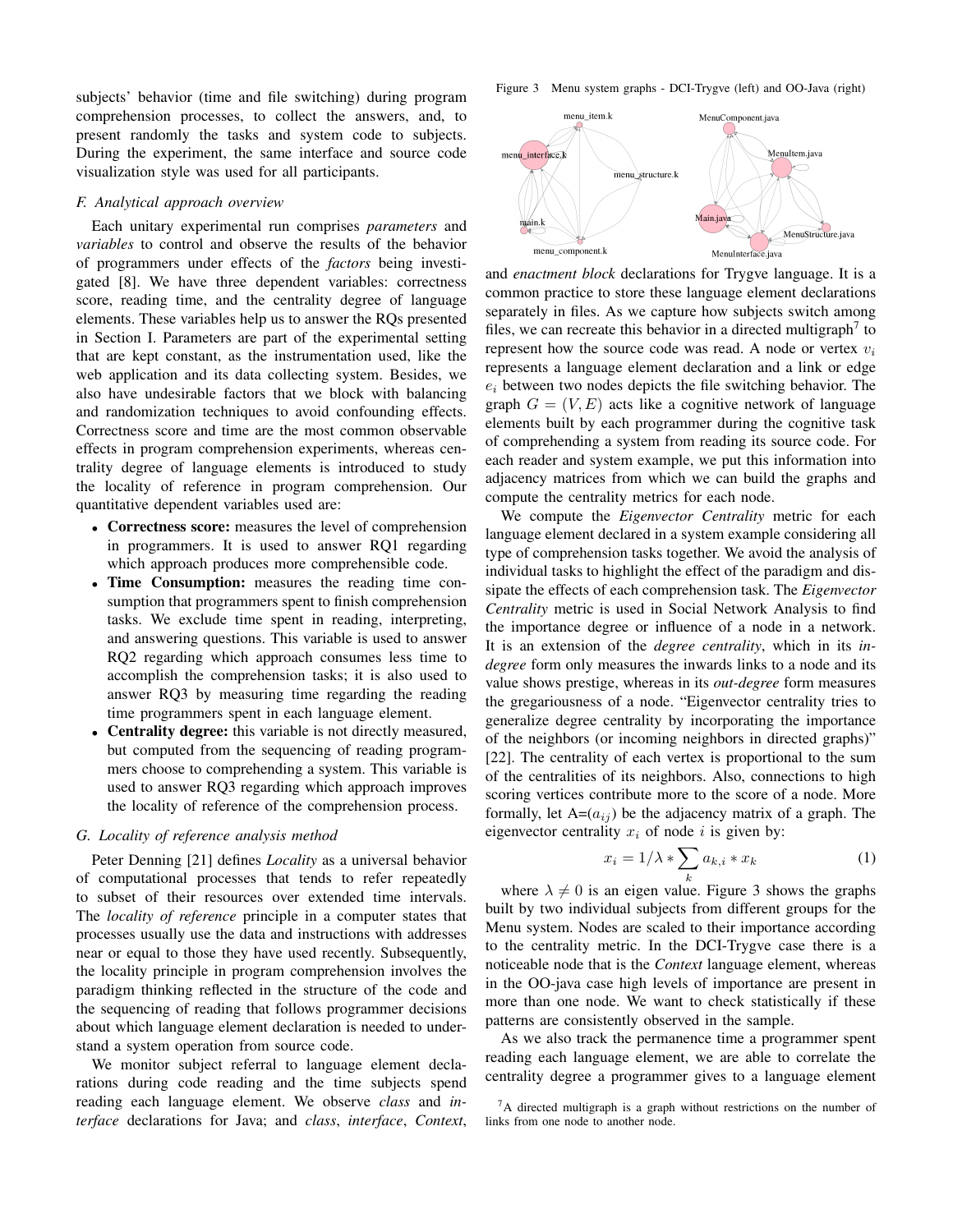

Figure 4 Box plots for correctness analysis (DCI-Trygve in white, OO-java in gray)

with the time the programmer dedicates to read it. That way, we open a window to find traces of locality of reference principle to study the process of program comprehension.

#### IV. ANALYSIS AND RESULTS

In this section we present the results for  $A$ ) correctness,  $B$ ) reading time consumption, and C) locality of reference during reading comprehension tasks. We start with the null hypothesis stating that both approaches produce the same effects:

 $H_0: \mu_{dci} = \mu_{oo}$  $H_a: \mu_{dci} \ll \mu_{oo}$ 

We use the same form of the null hypothesis  $H_0$  and alternative hypothesis  $H_a$  for the analysis regarding correctness and time consumption. In these two analyses we use the Mann-Whitney U test in its two-sided form to avoid the test gain greater power in the direction of the alternative hypothesis [23, p. 257] and to make no prior assumption regarding the direction of the results [24, p. 253]. We defined  $\alpha = 0.05$ as our tolerance for making a Type I error. (The locality of reference analysis details are shown in Subsection IV-C.)

We recur to the use of median in all the statistical analyses since no assumption on the distribution of the data can be made<sup>8</sup>. Data sets are skewed, thus, the median better estimates the measure of central tendency. This is aligned with the nonparametric statistical methods chosen.

## *A. Correctness*

In this subsection, we present the results concerning our RQ1, regarding which approach increases the correctness of program comprehension.

In the general case, we take into account all systems together. The indicator of correctness is the cumulative score of correct answers submitted for all tasks and normalized with the maximum possible score per system. As each programmer had to comprehend 3 system examples, we have 3 observations per subject, then, we ended with 42 observations to compute the test. Figure 4a shows the descriptive statistics for the DCI-Tryve group in white and for the OO-Java group in grey; and Table II shows the results of the Mann-Whitney U test  $(\alpha = 0.05,$  two-tailed). Based on these results, we are able to reject the null hypothesis and provide an answer for RQ1

(Section I), concluding that DCI-Trygve approach produces a more comprehensible source code.

Table II Mann-Whitney U test - Overall ranks

| Group      |    | <b>Median</b> | Rank sum | 95% C.I.    | p-value |
|------------|----|---------------|----------|-------------|---------|
| DCI-Trygve | 42 | 65            | 2096.5   | [2.9, 15.0] | 0.0052  |
| OO-Java    |    | 55            | 1473.5   |             |         |

We then follow the same approach as in the overall rank analysis for correctness to include break down results for each system and for each type of comprehension task separately.

In Figure 4b, we show the descriptive statistics for the different systems. In Table III, we show the results of the statistical test for each system example. We find that  $H_0$  can be rejected for the "Library" and for the "Spellchecker" systems with high significance ( $p < 0.05$ , two-tailed). In all cases, the rank sum of DCI-Trygve is greater than OO-Java, letting the DCI-Trygve as the dominant group.

Table III Mann-Whitney U test - Correctness ranks per system

| <b>System</b> | Group      | Obs. | <b>Median</b> | Rank  | 95% C.I.        | p-value |  |
|---------------|------------|------|---------------|-------|-----------------|---------|--|
| example       |            |      |               | sum   |                 |         |  |
| Library       | DCI-Trygve | 14   | 95.0          | 245.5 |                 |         |  |
|               | OO-Java    | 14   | 72.5          | 160.5 | $[5e-05, 25.0]$ | 0.0489  |  |
| Menu          | DCI-Trygve | 14   | 60.53         | 221.5 | $[-5.3, 15.8]$  | 0.3887  |  |
|               | OO-Java    | 14   | 55.26         | 184.5 |                 |         |  |
|               | DCI-Trygve | 14   | 65            | 276.5 |                 |         |  |
| Spell checker | OO-Java    | 14   | 55            | 129.5 | [5.0, 20.0]     | 0.0005  |  |

Finally, Figure 4c shows the descriptive statistics for the correctness analysis for different type of comprehension tasks. For all tasks, the DCI-Trygve approach obtained greater rank sums than the OO-Java approach. The Mann-Whitney U test results show that we can reject the null hypothesis with high confidence ( $p < 0.05$ , two-tailed) only for "Look for changed/unchanged objects" and "Sort execution flow" tasks.

Table IV Mann-Whitney U test - Correctness ranks per task

| <b>Task type</b> | Group      | Obs. | Median         | Rank<br>sum | 95% C.I. p-value  |        |
|------------------|------------|------|----------------|-------------|-------------------|--------|
| Check impl.      | DCI-Trygve | 14   | 83.33          | 223.0       | $[-5.6, 16.7]$    | 0.3504 |
| features         | OO-Java    | 14   | 75.00<br>183.0 |             |                   |        |
| Describe obj.    | DCI-Trygve | 14   | 83.33          | 204.0       | $[-6.7, 6.7]$     | 0.9626 |
| interactions     | OO-Java    | 14   | 86.67          | 202.0       |                   |        |
| Look changed-    | DCI-Trygve | 14   | 72.22          | 261.5       | $[1.3e-05, 22.2]$ | 0.0048 |
| unchanged o.     | OO-Java    | 14   | 61.11          | 144.5       |                   |        |
| Sort execution   | DCI-Trygve | 14   | 50.00          | 252.5       | $[3.7e-05, 35.3]$ | 0.0219 |
| flow             | OO-Java    | 14   | 23.53          | 153.5       |                   |        |

In summary, we have shown with high statistical significance that subjects in the DCI-Trygve group performed better in general, i.e. for accumulated scores across systems and

<sup>&</sup>lt;sup>8</sup>The Shapiro-Wilk test with  $\alpha$ =0.05 resulted in  $p_{dci}$ =0.01932 and  $p_{oo}$ =0.04106 for correctness, and  $p_{dci}$ =0.00002 and  $p_{oo}$ =0.00754 for time consumption, which allows to reject the normality hypothesis.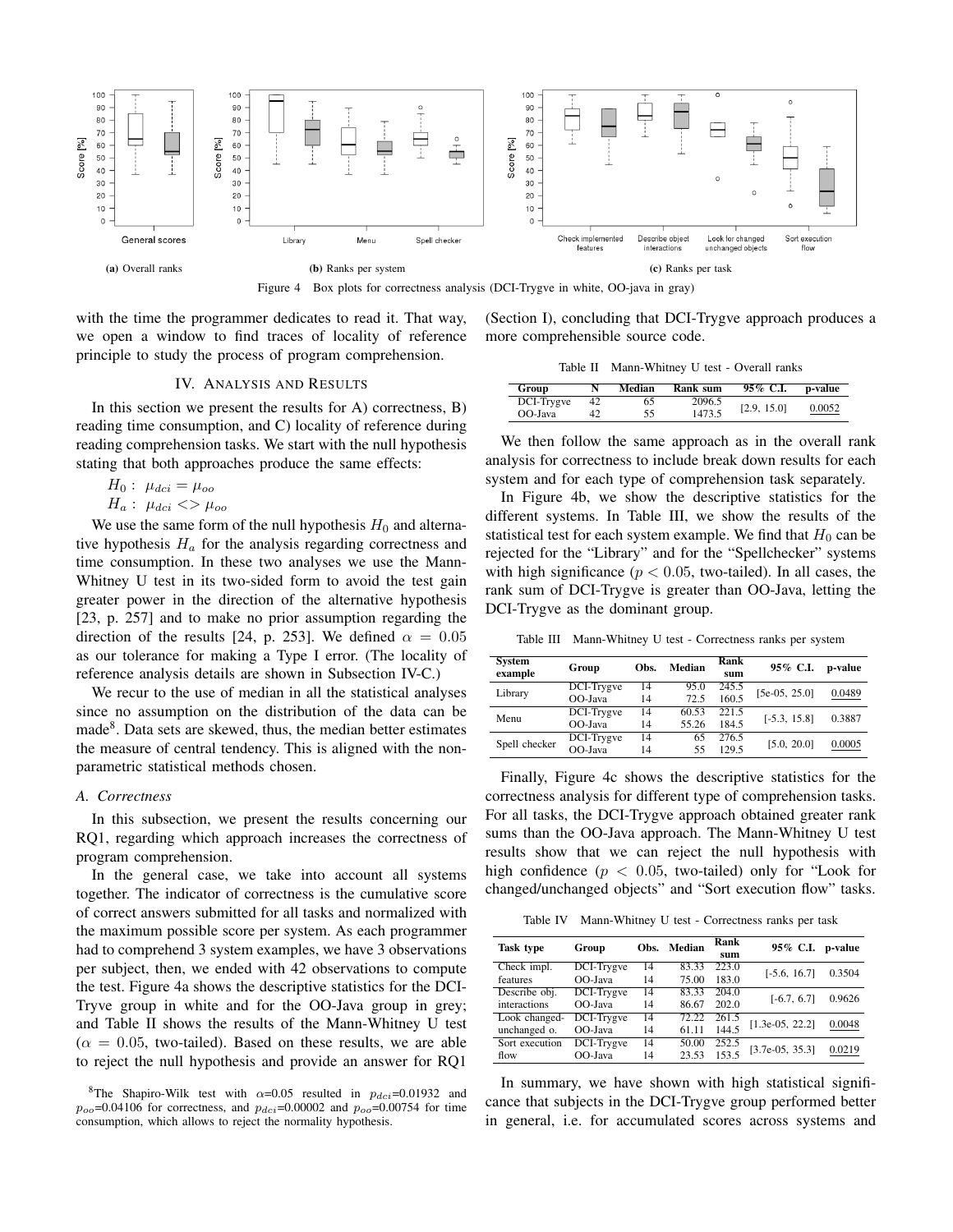

Figure 5 Box plots time consumption analysis (DCI-Trygve in white, OO-java in gray)

tasks. The break down analysis concluded that, DCI-Trygve participants performed statistically better in 2 out of 3 system examples, and in 2 out of 4 comprehension tasks. In other cases, we found no statistical difference between groups.

## *B. Time consumption*

This subsection is dedicated to investigate the results concerning RQ2 related to time consumption, i.e. if there is an approach that helps programmers to understand code faster. We followed a similar approach as for the correctness analysis; we started with the overall time consumption, i.e. for all tasks and all systems, then we analyzed the time particularized for each system example, and finally for each type of task.

Figure 5a presents the descriptive statistics for the general case. The data distribution is subtly skewed in favor of DCI-Trygve approach and the rank sum also supports that subjects in this group consumed less time. Although, the Mann-Whitney U test ( $\alpha = 0.05$ , two-tailed) results in Table V shows no statistically significant difference between groups<sup>9</sup>.

Table V Mann-Whitney U test for time consumption

| Group      |    | Median | Rank sum | 95% C.I.      | p-value |
|------------|----|--------|----------|---------------|---------|
| DCI-Trygve | 42 | 13.22  | 1726.0   | $[-5.2, 2.9]$ | 0.6007  |
| OO-Java    | 42 | 14.67  | 1844.0   |               |         |

Figure 5b and Table VI show the results considering each system example separately, and in Figure 5c and in Table VII, we present the results particularized for each type of task. For these cases, the Mann-Whitney U test ( $\alpha = 0.05$ , two-tailed) shows no statistically significant differences between groups.

Table VI Mann-Whitney U test for time consumption per system

| <b>System</b><br>example | Group      | Obs. | <b>Median</b> | Rank<br>sum | 95% C.I.        | p-value |  |
|--------------------------|------------|------|---------------|-------------|-----------------|---------|--|
|                          | DCI-Trygve | 14   | 12.28         | 198.0       | $[-6.4, 5.6]$   | 0.8362  |  |
| Library                  | OO-Java    | 14   | 12.44         | 208.0       |                 |         |  |
| Menu                     | DCI-Trygve | 14   | 14.49         | 201.0       | $[-10.2, 11.4]$ | 0.9451  |  |
|                          | OO-Java    | 14   | 16.70         | 205.0       |                 |         |  |
| Spell                    | DCI-Trygve | 14   | 12.84         | 196.0       | $[-8.9, 7.1]$   | 0.7652  |  |
| checker                  | OO-Java    | 14   | 16.44         | 210.0       |                 |         |  |

Finally, the results particularized for type of task: Figure 5c presents the descriptive statistics and Table VII the test results.

<sup>9</sup>We have also restricted the time analysis in the general case to only consider times when the correctness level was greater or equal to 75%, to find if higher scores are the consequence of a higher time consumption. We have observed no statistically significant difference when running the Mann-Whitney U test ( $\alpha = 0.05, two-tailed$ ) obtaining a  $p-value = 0.1138$ .

| <b>Task type</b> | Group      | Obs. | <b>Median</b> | Rank<br>sum | 95% C.I.       | p-value |
|------------------|------------|------|---------------|-------------|----------------|---------|
| Check impl.      | DCI-Trygve | 14   | 7.25          | 168.0       | $[-8.0, 1.2]$  | 0.1130  |
| features         | OO-Java    | 14   | 11.32         | 238.0       |                |         |
| Describe obj.    | DCI-Trygve | 14   | 5.97          | 175.0       | $[-11.1, 1.5]$ | 0.2064  |
| interactions     | OO-Java    | 14   | 14.54         | 231.0       |                |         |
| Look changed-    | DCI-Trygve | 14   | 4.09          | 183.0       | $[-5.1, 1.6]$  | 0.3703  |
| unchanged o.     | OO-Java    | 14   | 5.62          | 223.0       |                |         |
| Sort execution   | DCI-Trygve | 14   | 16.74         | 227.0       | $[-3.5, 18.1]$ | 0.2802  |
| flow             | OO-Java    | 14   | 11.30         | 179.0       |                |         |

Table VII Mann-Whitney U test - Time consumption per task

In summary, we have shown that we were not able to reject the null hypothesis with high statistical significance in any analyzed case. This indicates that there are no statistical differences regarding reading time consumption between DCI-Trygve approach and OO-Java approach when comprehending source code.

## *C. Locality of reference*

In this subsection we present the results for the RQ3 about the locality of reference during the program comprehension process while understanding a system by reading its code.

We computed the centrality degrees and scaled them from 0 to 1 by dividing each degree by the max degree obtained in a node within its network. This normalization is important as the number of files in a system can vary between approaches. Also, we used the percentage of reading time spent on files considering the overall time spent on the entire system. Now, we show the analysis for one of the systems (Menu system) for both approaches, and then, for space reasons, we only present the results for the rest of the systems.

Figure 6 shows all the measures obtained for the Menu System for both groups. Each file in the system has its centrality median drawn in red (filled triangle), and in light-red (empty triangle) are all its centrality values. For the median of time consumption, we used blue (filled circle), and in light blue (empty circle) is each subject's reading time consumption. Note that all measures are obtained for each file in the system, and each file is sorted in the figure by its median degree of centrality, i.e. from an ascending degree of importance.

For each file, we computed the range of centrality degrees which are likely to include the population median. We used the one-sample Wilcoxon signed rank test ( $\alpha = 0.01$ , onetailed) to compare the population median to a hypothesized median value to find a segment of centrality measures for each file, i.e. the possible values of centrality for the population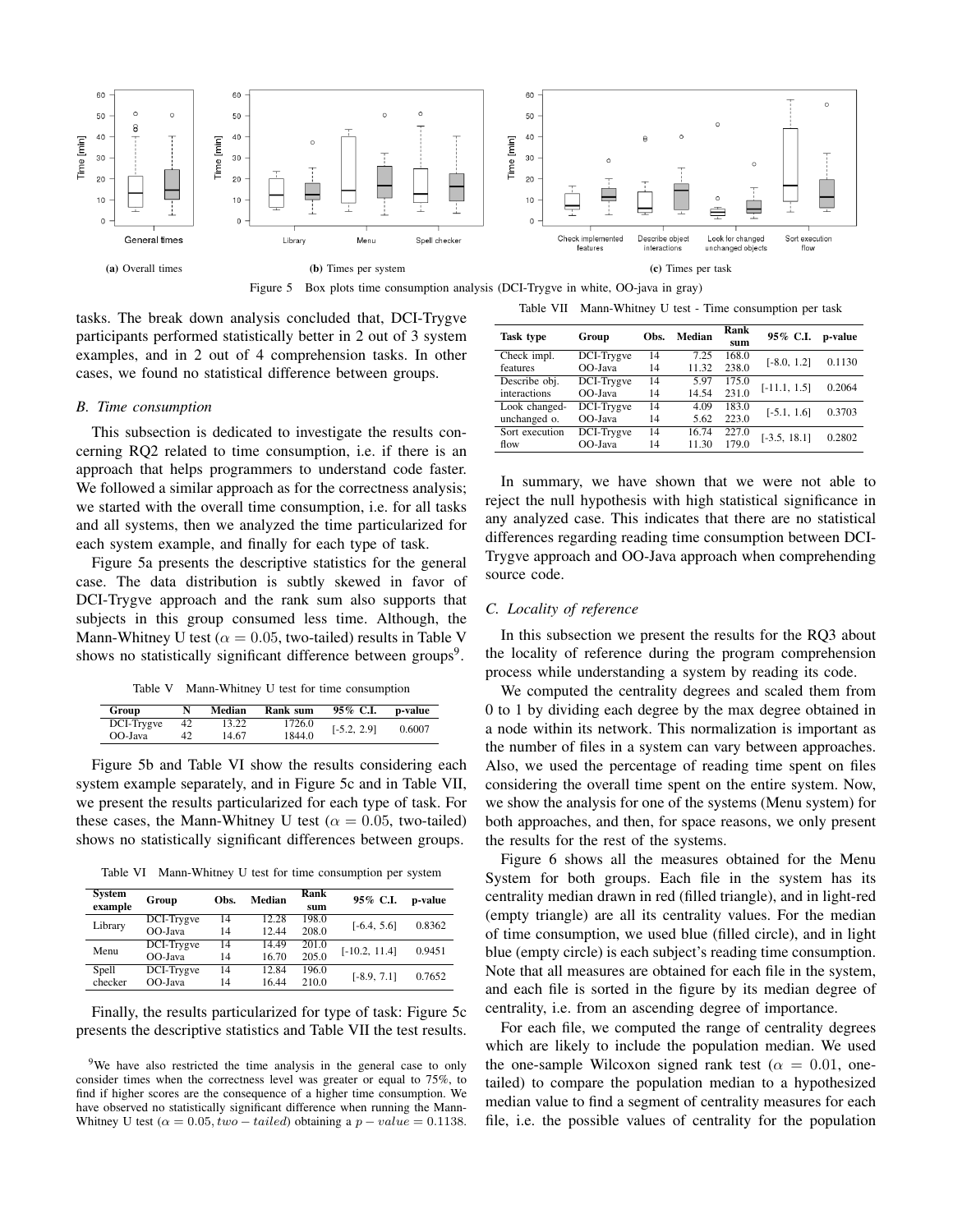

Figure 6 Centrality and Time - Menu system.

with a 99% of confidence. To get the lower end point of the centrality segment, we stated that the null hypothesis is  $H<sub>o</sub>$ :  $\mu \leq x$  and the alternative hypothesis  $H_a: \mu > x$ . Then, we hypothesized a median value starting from  $x = 1.00$  (max centrality degree) and decreased its value iteratively by 0.01 until we set the lower end point of the segment in order to reject  $H_0$ , otherwise we set it to 0. To get the upper end point of the segment, we proceeded inversely. If we failed to reject the null hypothesis when computing the upper bound of the centrality segment, it means that the upper bound surpasses 1. As the centrality metric is scaled from 0 to 1, we take 1 as the upper bound. We wrote NA, i.e. not applicable, whenever all values of the sample had the same value, which is the case in the DCI-Trygve approach for the file with the declaration of the Context, when its centrality value obtained is 1 for all subjects of the group. We drew this segment as a vertical black dashed line in Figure 6. Table VIII and IX show the numerical values for these segment end points with its correspondent pvalue for DCI-Trygve and OO-Java respectively.

Table VIII Centrality segments - Menu system DCI-Trygve

| File             | <b>Centrality</b><br>median | End<br>points | p-value |
|------------------|-----------------------------|---------------|---------|
| menu structure.k | 0.116                       | 0.06          | 0.0066  |
|                  |                             | 0.36          | 0.0078  |
|                  | 0.137                       | 0.06          | 0.0055  |
| menu_component.k |                             | 0.37          | 0.0066  |
| menu_item.k      | 0.167                       | 0.09          | 0.0046  |
|                  |                             | 0.32          | 0.0091  |
| main k           | 0.241                       | 0.13          | 0.0066  |
|                  |                             | 0.44          | 0.0093  |
| menu interface.k |                             | 0.99          | 0.0038  |
|                  |                             |               | NΑ      |

We want to find language elements with high centrality degree that represent files that programmers consider important to comprehend a system. We consider class intervals of 0.2 units of centrality degree to study the frequency of language

Table IX Centrality segments - Menu system OO-Java

| File               | <b>Centrality</b><br>median | End<br>points | p-value          |
|--------------------|-----------------------------|---------------|------------------|
| MenuComponent.java | 0.540                       | 0.31<br>0.68  | 0.0093<br>0.0093 |
| MenuItem.java      | 0.553                       | 0.38<br>0.69  | 0.0066<br>0.0078 |
| MenuStructure.java | 0.794                       | 0.66<br>0.93  | 0.0091<br>0.0091 |
| MenuInterface.java | 0.895                       | 0.51<br>0.97  | 0.0091<br>0.0077 |
| Main.java          | 0.908                       | 0.62          | 0.0090<br>0.0038 |

elements regarding its segment of centrality degree. That way, we put in evidence if there is a node of a higher valued class that is unique, and if it is accompanied by a gap of occurrences in subsequent lower classes or not. To know if central nodes work as a locality set for program comprehension, we first correlate reading times with the centrality degree values.

Table X Centrality-Time correlation

| System example | Approach   | <b>Pearson</b> $(r^2)$ | Spearman $(\rho)$ |
|----------------|------------|------------------------|-------------------|
| Library        | DCI-Trygve | 0.921                  | 0.776             |
|                | OO-java    | 0.814                  | 0.903             |
| Menu           | DCI-Trygve | 0.899                  | 0.78              |
|                | OO-java    | 0.707                  | 0.753             |
| Spell checker  | DCI-Trygve | 0.867                  | 0.771             |
|                | OO-java    | 0.817                  | 0.787             |

From Table X, we can see that reading times are strongly correlated to the centrality degrees. As the time is measured after the programmer's decision to read a file, we can say that when a node is more central, more reading time is spent on that file. This is applicable for both paradigms, and it seems to reflect a mindful way of comprehending a system.

Finally, to answer RQ3, we proceed by counting the number of occurrences of centrality segments of files in the centrality class intervals. As systems may have different numbers of files, we considered an equal number of the most central ones for this count. Figure 7 shows the count of centrality segments mapping the class intervals of centrality degree. Each cell has the number of occurrences of files with the centrality class demarcated in the x axis regarding its centrality segment. Each row indicates which system example the count belongs to. A white color indicates the absence of files or language element declarations within a centrality class degree, and contiguous colors of red saturation show higher file occurrences. We can observe that in the highest centrality class, i.e. (0.8, 1.0], the DCI-Trygve approach has a unique central file in all systems, and it is always followed by a gap in the second highest centrality class (0.6, 0.8]. In the OO-Java approach, the highest centrality class is shared from 1 up to 3 files and is followed by no gaps in its subsequent lower centrality class.

Regarding the identification of the most central element, we obtained that in the DCI-Trygve approach 97.1% of the time (41 out of 42) programmers selected the same file as the most central one, and this file was the *Context*. In OO-Java, programmers chose the same file 61.9% of the time (26 out of 42) as the most central one. We can conclude that DCI-Trygve has a most identifiable central language element in the cognitive network of language elements (graph) compared to OO-Java. As in both approaches the centrality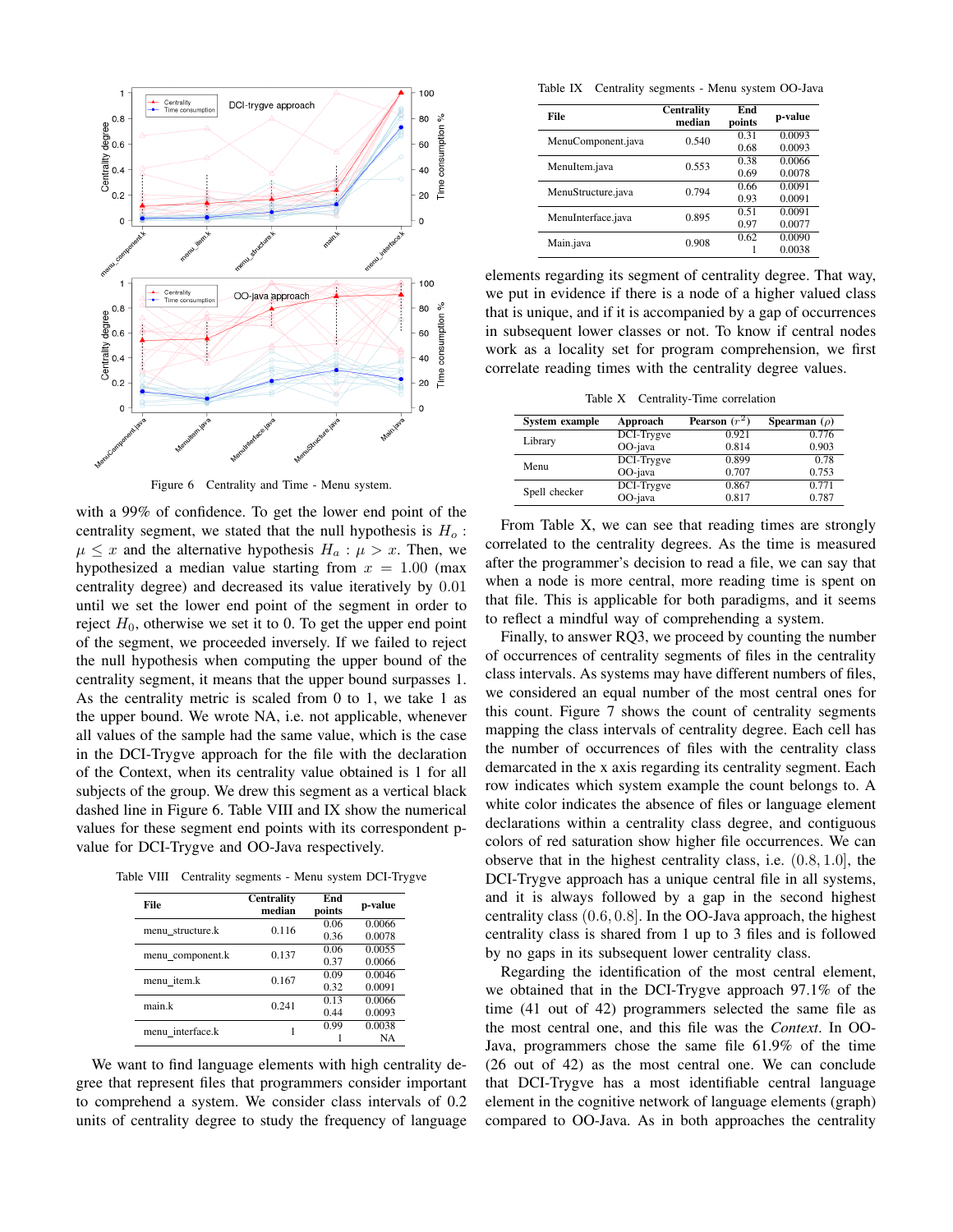Figure 7 Raster plot - File count - Systems and centrality degree



degree is strongly correlated with the reading time, we can state that the *locality of reference* for the process of program comprehension is improved in DCI-Trygve avoiding context switching among language elements and letting the Context declaration work like a *locality set* where programmers choose to spend extended time intervals of reading to comprehend a system.

#### V. THREATS TO VALIDITY

Construct validity: Our approach to measure program understanding required careful selection of systems and formulation of questions. To mitigate this threat, we formulated questions focused on four categories related to understanding the runtime behavior of software and object interactions. Regarding the validity and reliability of measurements, we have correct or incorrect answers, reading time consumption, and measures related to the pattern of reading. Correctness classification is, at some level, based on human judgment, we addressed this threat by reviewing the source code, questionnaires, and correct answers with professionals and faculties. The other two measurements are more related to the mechanism designed to gather the data included in the web application used to run the experiment. We tested the application and ran two small pilots that were useful to correct the web application, improve the understanding of tasks, and the code presented to subjects. Additionally, the 'don't know' option and the preparation of subjects on its awareness helps to avoid the confounding factor of guessing in the construction of their scores.

The representativeness of the system examples is important to reflect the paradigms we are comparing. All DCI-Trygve system versions were written by professionals that participate in developing the Trygve language. The equivalent Java versions were reviewed by faculties and professionals to check and maintain its Object-Oriented representativeness. We use the same representative names for all identifiers following the conventions related to each paradigm. We did not perform renaming to make less obvious an answer, we aimed to show code with good programming practices.

Internal validity: We cannot disregard the maturity of Object-Oriented compared to Data Context Interaction paradigm. Training subjects in DCI-trygve approach was required to balance the skill levels between groups. The skill level assessed in the pre-test about the paradigm-language knowledge was similar for both groups (Table XI). Paradigm shifts take years and introducing subjects to a new paradigm takes time. As this threat was not fully removed, DCI-trygve approach was put in an unfavorable situation over OO-java.

|  | Table XI Descriptive statistics - Groups skills |  |  |  |
|--|-------------------------------------------------|--|--|--|
|--|-------------------------------------------------|--|--|--|

| Group      | Min. | 1st Ou. | Median | Mean | 3rd Ou. | Max.  |
|------------|------|---------|--------|------|---------|-------|
| DCI-trygve | 5.00 | 8.00    | 9.00   | 8.86 | 10.00   | 11.00 |
| OO-java    | 7.00 | 8.00    | 9.00   | 8.64 | 9.00    | 11.00 |

 $\overline{a}$ 

We performed a Spearman correlation on the skill of subjects and their scores obtained for each system. Results are similar in both groups ( $p-value<sub>oo</sub> = 0.002$ ,  $\rho_{oo} = 0.471$ ,  $p$  $value_{dci} = 0.003, \rho_{dci} = 0.441$ . A positive estimate shows a healthy relationship, i.e. more knowledge, better scores.

The subjects in each group had similar programming experience, this was controlled during the pairing and random selection of the subjects. We created a simple heuristic to objectively compare the programming experience in subjects, then, we selected pairs with similar experience and randomly separated them into different groups. We end with the overall group experience slightly favorable to OO-java group.

The instrumentation threat is part of the internal validity. Both groups used the same instruments, and they got familiar with the interfaces of the instrument prior to the experiments in the warm up tasks. Therefore, this threat was removed. As our experiment was run over Internet, and subjects could finish the experiment at their own pace, this helped to reduce the Hawthorne effect by making participants feel like they are not in an experiment [25].

The experiment duration could influence the results, as subjects mature over the course of the experiment, they can get bored or tired, etc. The average time given to subjects in experiments related to code comprehension is 2.1 hs, and there is a large variance in the duration that seems to be independent of the type of task performed [26]. Our experiment had no time limit and subjects ran it at their own pace. It took on average 51.18 minutes, and all tasks were presented randomly to dissipate the learning effect between unitary runs.

External validity: Using a convenience sample makes it hard to generalize the results obtained, but as shown in [26], this is suitable for exploratory research. To reduce this threat related to inclusion of wrong participants, we performed a skill test right before the start of the experiment. We removed 3 subjects from the study which their skill levels were lower than expected showing that fundamental concepts of the paradigm was not understood. We also had to exclude a highly experienced subject with no pair in the other group. In the samples we had 61% of professionals and 39% of master students.

The representativeness of the code for the systems in each paradigm also plays a role in the external validity of the results. To mitigate this threat, the code for our system examples have been developed by external developers and peer-reviewed to represent the major characteristics of both approaches. Another inconvenience is that we are not using industrial scale systems. Although, our system examples surpass the average SLOC used in this type of program comprehension studies, we think that larger systems would have been beneficial to observe more clear the properties of DCI, as stated in [27].

Statistical conclusion validity: We could not make assumptions on the distributions of the data (normality) collected,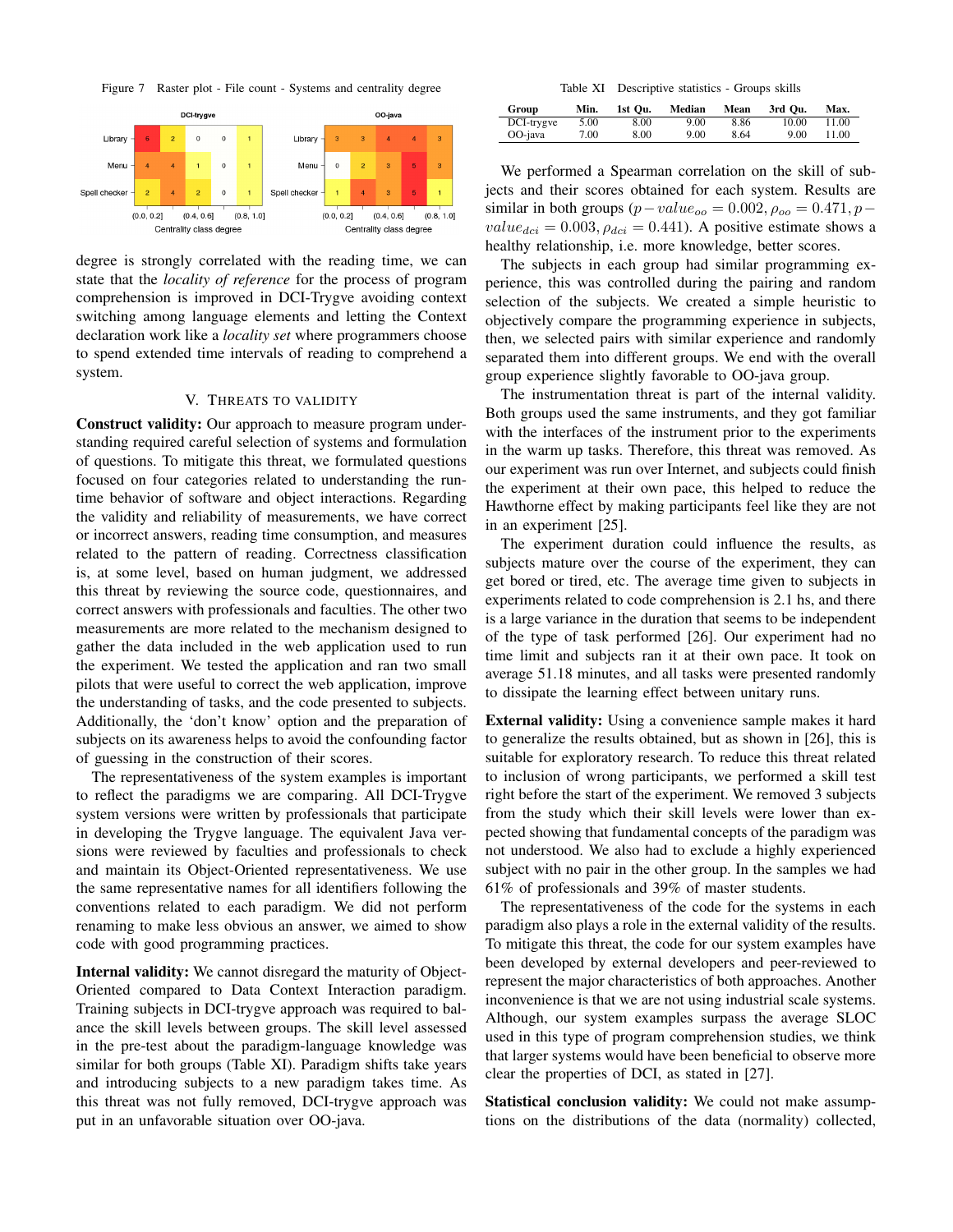hence the chosen statistical non-parametric tests used. We also relied on medians instead of means, because in this situation, medians better represent the central tendency of the data.

We observed that reading time consumption is consistently lower in the DCI-Trygve approach, but yet not enough to consider it a statistically significant difference. There is only one case the rank sum obtained from the Mann-Whitney U test is lower in the OO-Java group. This tells us that the dominant approach in consuming less time while reading code for program comprehension is the DCI-Trygve approach. This could mean that the statistical results have traces of Type II error that could have been mitigated if sample size were larger. On the other hand, partitioning the analysis by systems or tasks produces a loss in statistical power that undermines the reliability of the results. This is reflected in the confident intervals and its closeness to zero.

## VI. RELATED WORK

## *A. Experimentation on program comprehension*

There are different kinds of controlled experiments on program comprehension that use human subjects. Their main motivations are the evaluation of new languages, design or programming techniques [14], [28], [29]; the study of paradigm shifts [28], [30]; the verification of suspected inconveniences found in the practice [13]; or the study of the effects of expertise [29], [31]. These motivations deeply behooves software maintainers, but there are also studies dedicated to find a mental model to understand the cognitive process of program comprehension [10], [32]–[34]. Usually investigations follow multiple motivations, as our, that is focused on the evaluation of two languages from different paradigms and on the verification of inherent problems of OO paradigm.

We studied the reading of source code at system level, not on small code snippets that fit in one page. We consider code reading a different skill than code writing, where design skills matter and a deeper assimilation of the paradigm is required. In that regard, we agree with [14]. Comprehension questions are the pragmatic way to get access to the results of the cognitive process of program comprehension. The counting or percentage of correct questions is used in the majority of research works to measure the level of comprehension. We consider only the reading time because it is tied to the organization of code governed by the paradigm in turn. One of our goals is to help in reducing the maintenance time, where the time spent reading old code surpasses 10 to 1 the time spent to write new code [35]. Measuring time is common in program comprehension studies, as in [13], [14], and it is also used with a strict limit as in [31], [34], [34]. The number of file switches is used in [12], [30], but we also capture the sequencing of reading in a multigraph to compute the importance of files according to each reader to study the locality principle in program comprehension.

#### *B. Classical Object-Oriented inherent problems*

The literature shows evidence of issues regarding program comprehension that repeatedly appears in OO systems. At the time OO was growing fast, Burkhardt et al. were trying to find a program comprehension mental model for this paradigm. Pennington's model (1987) [32] presented some limitations regarding its application in large sized and OO programs. Her model did not account for "representation of delocalized plans and the representation of text macrostructure" [10]. Letovsky & Soloway, 1986, had already observed that programs with delocalized plans were difficult to understand. A delocalized plan is one in which a plan's actions are widely separated in the program structure [36]. This definition of delocalized plan is what we know as a system functionality, that in DCI is located in one place within the *context* declaration where the programmer can read the denotations of other needed declarations and give objects semantic meaning for the system functionality in course. Object orientation relies on the use of classes as the main building blocks to build systems [37], where data and behavior for small units live together. This causes the delocalization of system operations and the definition of very small sized methods that define the behavior of systems. If using class hierarchies, "a trace has to be made through the object hierarchy, tracing messages until you reach the method where the work is done" [38]. Dynamic binding provides flexibility, but at the same time hinders the possibilities to precisely identify dependencies in the system through a static analysis of the code [39] [38]. Then, a dynamic analysis is required to understand the system, i.e. a necessity to add more tests. In our work we study the needs of contexts (implicit in OO and explicit in DCI) in the source code regarding system functionalities understandability.

#### VII. CONCLUSION

The correctness analysis shows that programmers in the DCI group performed better than programmers in the OOjava group. This is aligned with the theories behind DCI and it should encourage further and systematic investigations concerning the possibilities of this paradigm.

We were not able to find which approach helps to reduce reading time consumption, therefore timing remains an open issue that might find an answer if using greater samples.

We found that programmers in the DCI group tend to refer repeatedly and over extended time intervals to *Contexts* rather than to the remaining declarations in the code. This is aligned to the well understood *locality of reference principle*. We observed that Contexts acts like a locality as programmers develop understanding of system functionalities or use cases. On the other hand, the context-switching of the OO-java group was aggravated by the delocalized plans for a system functionality. Therefore, DCI-trygve approach improves the locality of reference in program comprehension process.

## ACKNOWLEDGMENT

The authors would like to thank Trygve Reenskaug for his innovative efforts that were the foundation for DCI. This work was partially funded by the US National Science Foundation under grant numbers CCF-1543176.